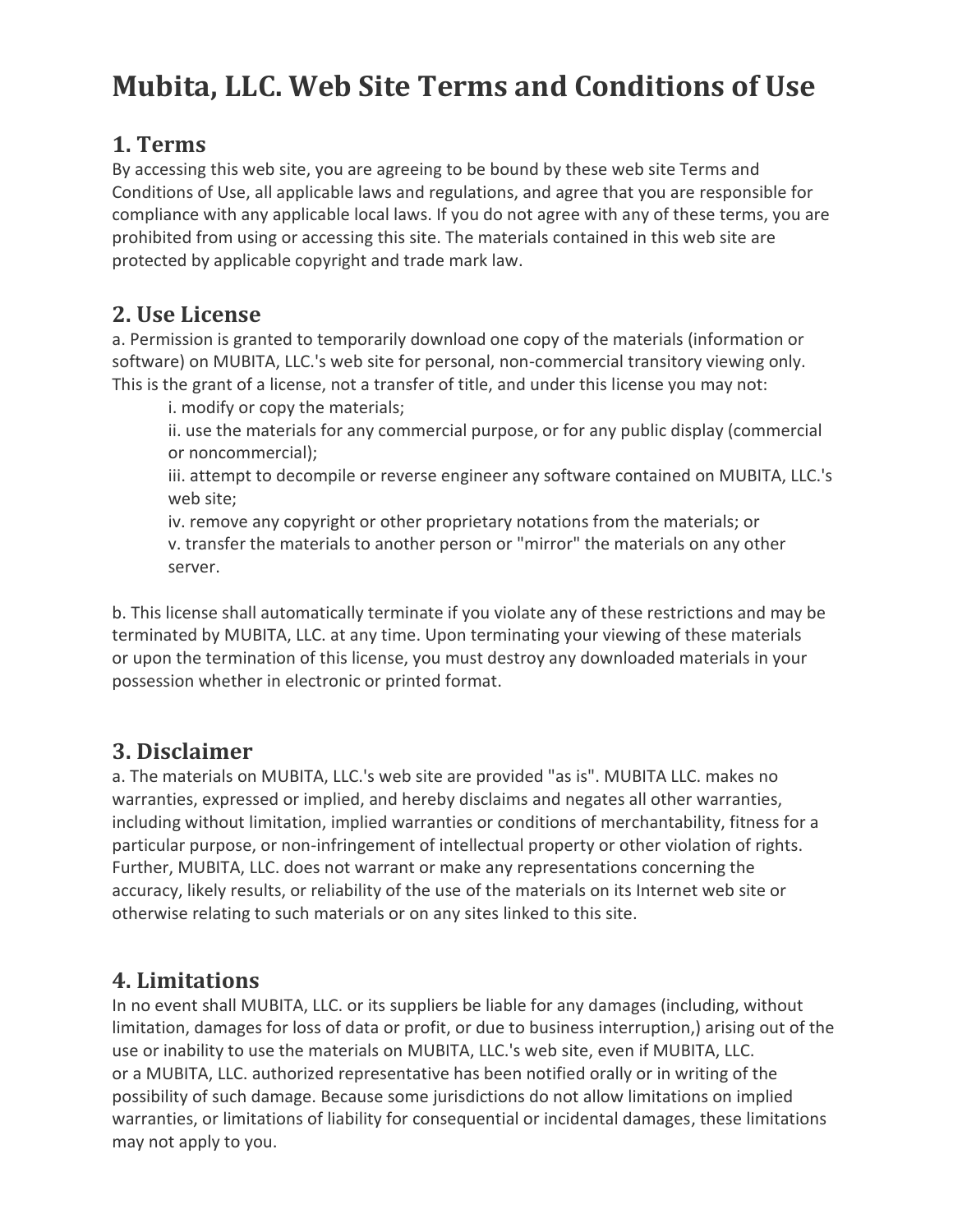#### **5. Revisions and Errata**

The materials appearing on MUBITA, LLC.'s web site could include technical, typographical, or photographic errors. MUBITA, LLC. does not warrant that any of the materials on its web site are accurate, complete, or current. MUBITA, LLC. may make changes to the materials contained on its web site at any time without notice. MUBITA, LLC. does not, however, make any commitment to update the materials.

#### **6. Links**

MUBITA, LLC. has not reviewed all of the sites linked to its Internet web site and is not responsible for the contents of any such linked site. The inclusion of any link does not imply endorsement by MUBITA, LLC. of the site. Use of any such linked web site is at the user's own risk.

### **7. Site Terms of Use Modifications**

MUBITA, LLC. may revise these terms of use for its web site at any time without notice. By using this web site you are agreeing to be bound by the then current version of these Terms and Conditions of Use.

#### **8. Governing Law**

Any claim relating to MUBITA, LLC. 's web site shall be governed by the laws of the State of VIRGINIA without regard to its conflict of law provisions.

General Terms and Conditions applicable to Use of a Web Site.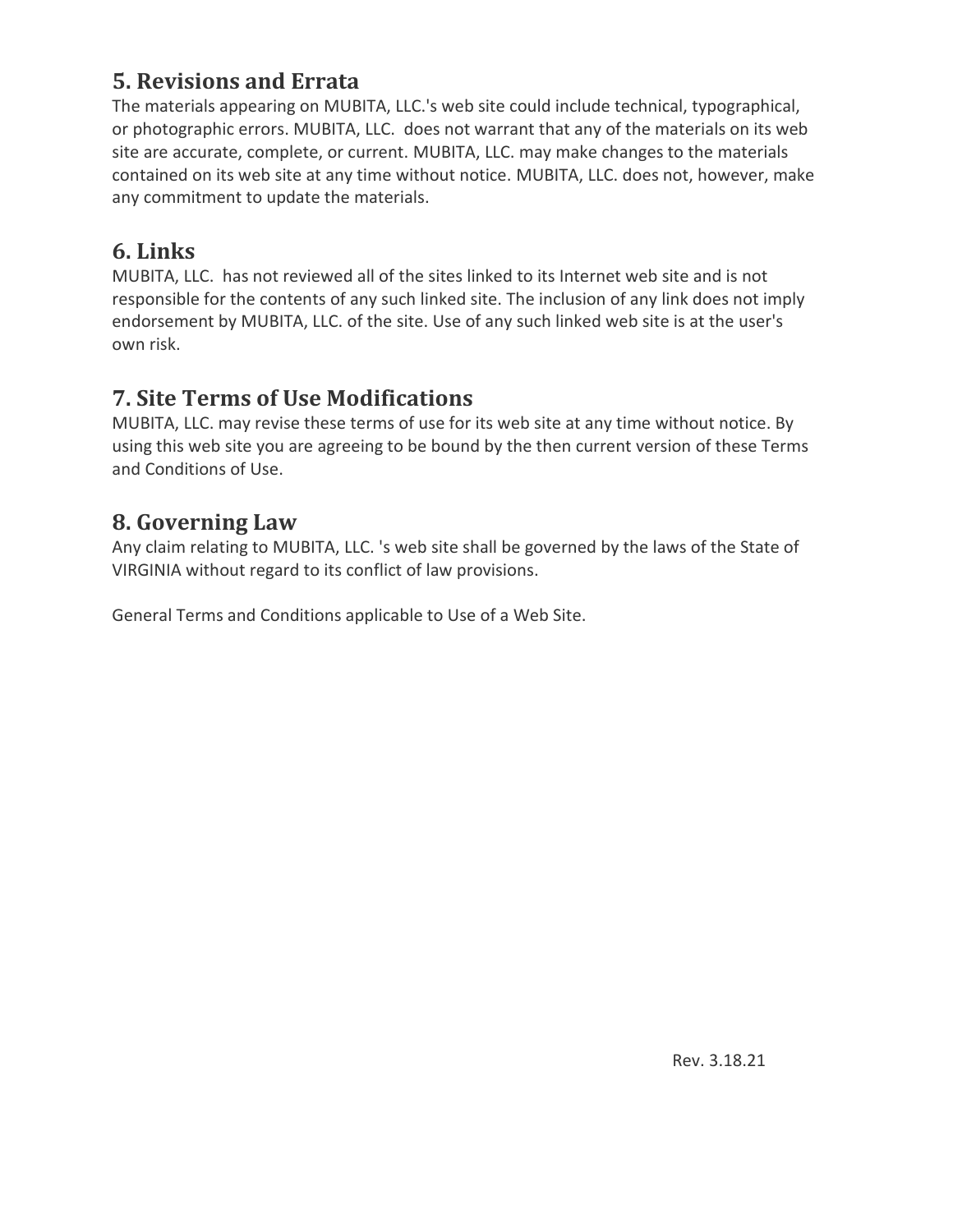# **Mubita, LLC. Privacy Policy**

Your privacy is very important to us. Accordingly, we have developed this Policy in order for you to understand how we collect, use, communicate and disclose and make use of personal information. The following outlines our privacy policy:

• Before or at the time of collecting personal information, we will identify the purposes for which information is being collected.

• We will collect and use of personal information solely with the objective of fulfilling those purposes specified by us and for other compatible purposes, unless we obtain the consent of the individual concerned or as required by law.

• We will only retain personal information as long as necessary for the fulfillment of those purposes.

• We will collect personal information by lawful and fair means and, where appropriate, with the knowledge or consent of the individual concerned.

• Personal data should be relevant to the purposes for which it is to be used, and, to the extent necessary for those purposes, should be accurate, complete, and up-to-date.

• We will protect personal information by reasonable security safeguards against loss or theft, as well as unauthorized access, disclosure, copying, use or modification.

• We will make readily available to customers information about our policies and practices relating to the management of personal information. We are committed to conducting our business in accordance with these principles in order to ensure that the confidentiality of personal information is protected and maintained.